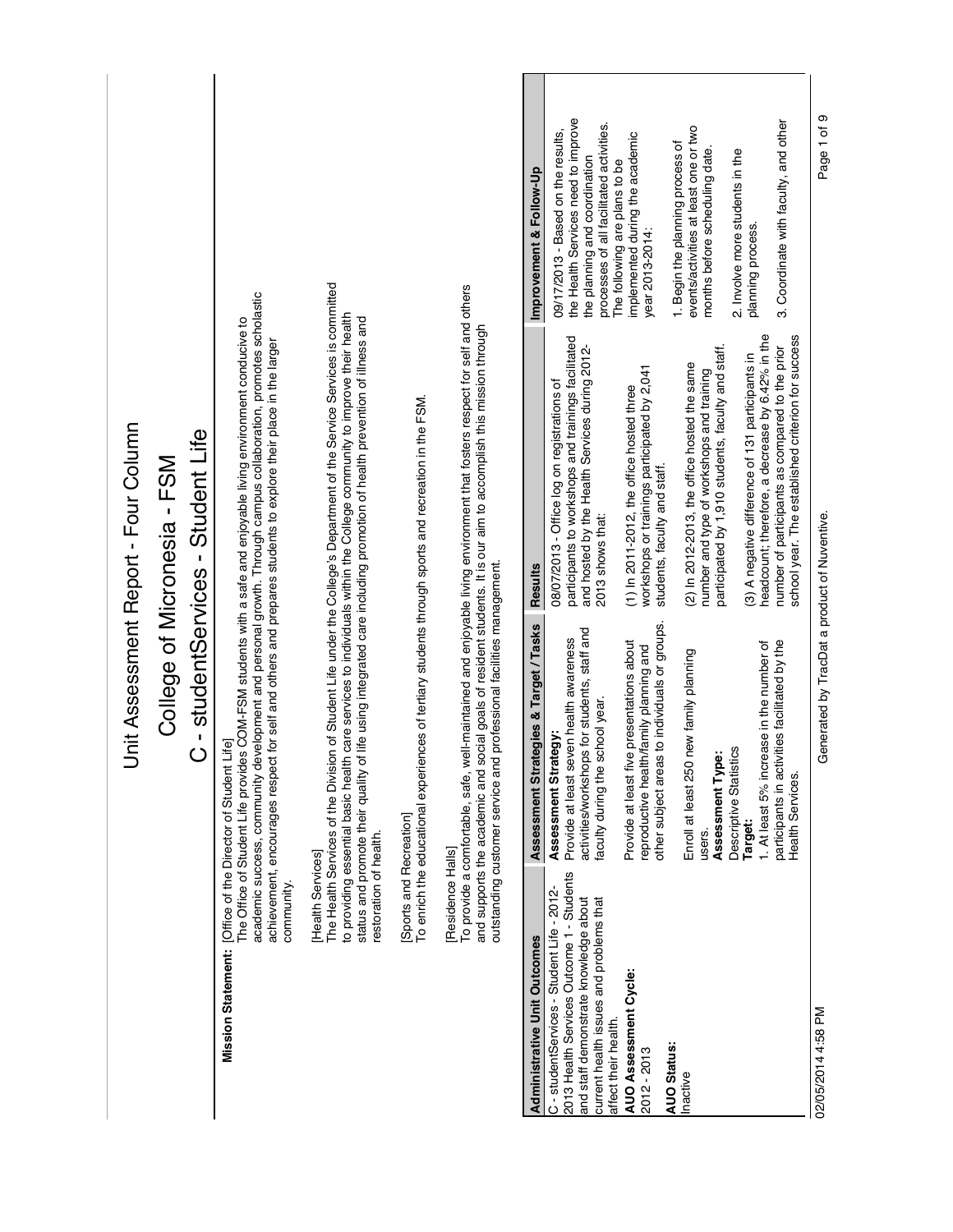| <b>Administrative Unit Outcomes</b> | rategies & Target / Tasks<br>Assessment St                                                                                                                                                                                                                                                                                        | <b>Results</b>                                                                                                                                                                                                                                                                                                                                                                                                                                                                                                                                                                                                                                                                                                                                                                                                                                                                                                                                                                                                                                                                                                                                                                 | Improvement & Follow-Up                                                                                                                                                                                                                                                                      |
|-------------------------------------|-----------------------------------------------------------------------------------------------------------------------------------------------------------------------------------------------------------------------------------------------------------------------------------------------------------------------------------|--------------------------------------------------------------------------------------------------------------------------------------------------------------------------------------------------------------------------------------------------------------------------------------------------------------------------------------------------------------------------------------------------------------------------------------------------------------------------------------------------------------------------------------------------------------------------------------------------------------------------------------------------------------------------------------------------------------------------------------------------------------------------------------------------------------------------------------------------------------------------------------------------------------------------------------------------------------------------------------------------------------------------------------------------------------------------------------------------------------------------------------------------------------------------------|----------------------------------------------------------------------------------------------------------------------------------------------------------------------------------------------------------------------------------------------------------------------------------------------|
|                                     | 2. Statistically significant difference between<br>administered to a cohort of participants.<br>pre-and post-tests<br>the scores in the                                                                                                                                                                                           | 1 presentation. Results showed that: (1) Of the 52<br>about health care, and the like, pre-and post tests<br>of the workshop facilitated by the Health Services<br>Services." Comparing the number of participants<br>52 participants to the Herpes Simplex Virus Type<br>and 7 (13%), scored <the median="" on="" pre-test.<br="" the="">were administered to a non-probability sample of<br/>On the other hand, to measure the effectiveness<br/>during 2011-2012 and 2012-2012, a decrease in<br/>the number of participants by 6.24%. Therefore,<br/>in terms of increased knowledge of the students<br/>median in the post test. (3) Therefore, a positive<br/>&gt;=the median, and only 3 (or 6%)) scored &lt; the<br/>participants in activities facilitated by the Health<br/>participants, 45 (or 87%) scored &gt;=the median<br/>(2) Of the 52 participants, 49 (or 94%) scored<br/>to workshops hosted by the Health Services<br/>was "at least 5% increase in the number of<br/>difference of only 7% participants scoring<br/>this criterion for success was not met.<br/>Reporting Period:<br/><b>Target Met:</b><br/>2012 - 2013<br/>&gt;=median.<br/>Yes</the> | 5. Design and develop modules for<br>ensure consistency in both content<br>and delivery of those workshops<br>4. Utilize better tools to assess<br>all workshops and trainings to<br>offices in implementation of<br>number of participants.<br>and trainings.<br>activities.                |
|                                     | information, education, and communication<br>materials accessible to students, faculty,<br>Ensure the currency of information in<br>Communication (IEC)<br>90% of clients received Information,<br>Assessment Strategy<br>Descriptive Statistics<br>ë<br>Assessment Ty<br>Education, and (<br>and staff.<br>materials.<br>Target: | Service clinic during SY 2012-13 showed a total of<br>Therefore, this criterion for success was not met.<br>09/17/2013 - Tabulated frequency count of visits<br>materials. However, the established criterion for<br>Of this number only 80 % were provided IEC<br>success was "90 % of clients received IEC."<br>by students, faculty, and staff to the Health<br>4, 353 visits.                                                                                                                                                                                                                                                                                                                                                                                                                                                                                                                                                                                                                                                                                                                                                                                              | the Health Services need to provide<br>09/17/2013 - Based on the findings,<br>1. Produce more copies of existing<br>issues and ensure availability and<br>accessibility of these materials by<br>IEC materials on various health<br>implementing the following:<br>pamphlets, leaflet, setc. |
| 02/05/2014 4:58 PM                  | Generated by TracDat a product of Nuventive.                                                                                                                                                                                                                                                                                      |                                                                                                                                                                                                                                                                                                                                                                                                                                                                                                                                                                                                                                                                                                                                                                                                                                                                                                                                                                                                                                                                                                                                                                                | Page 2 of 9                                                                                                                                                                                                                                                                                  |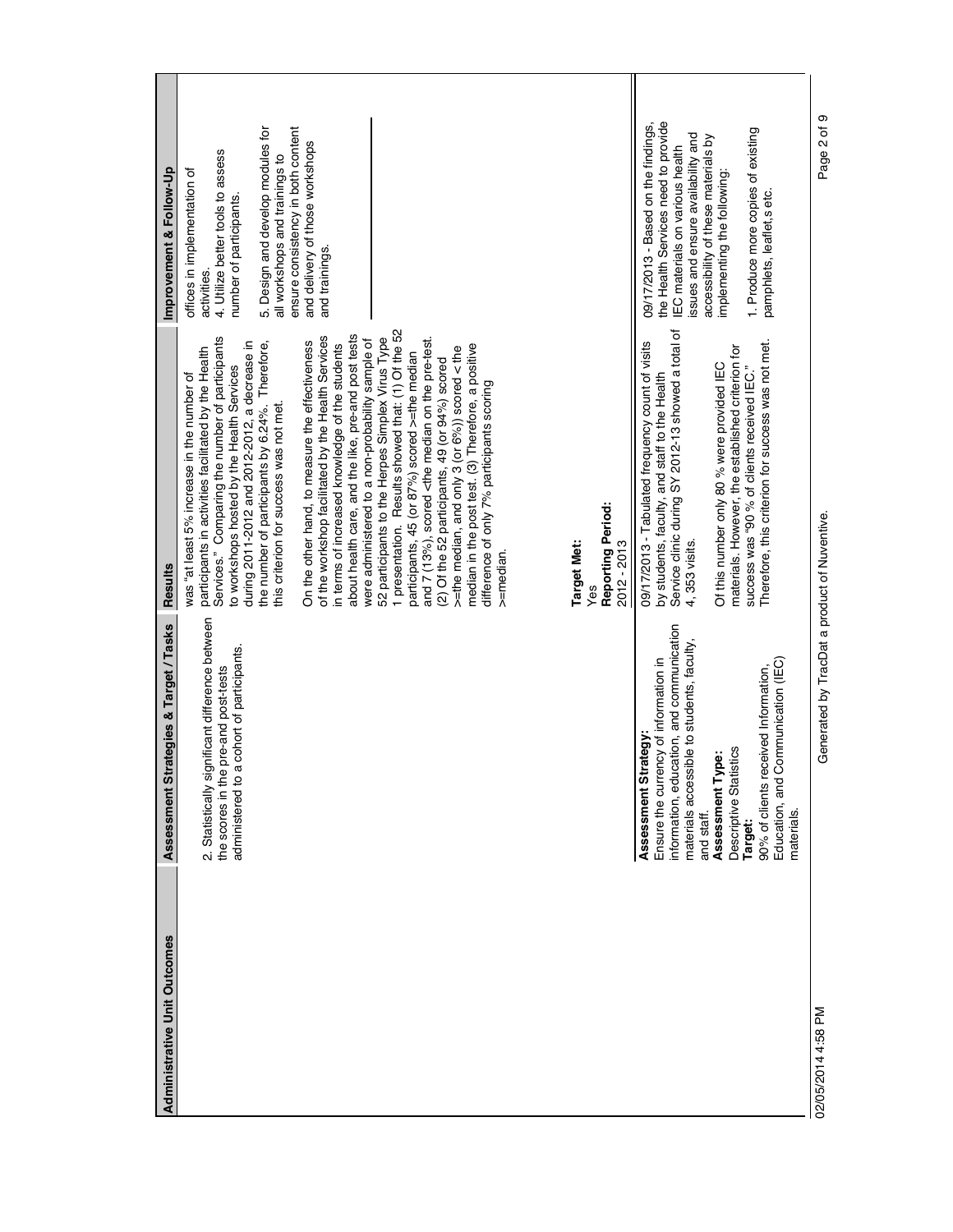| <b>Administrative Unit Outcomes</b>                                                                                                                                                                                                                                                                                                                                                 | rategies & Target / Tasks<br>Assessment St                                                                                                                                                                                                                                                                                                                                                                                                                                                                                                                                                                                                                                                                                                                                                                                                                                            | <b>Results</b>                                                                                                                                                                                                                                                                                                                                                                                                                                                                                                                                                                                                                                                                                                                                                                                                                                                                                                                                                                                                                                                                                                                                                              | Improvement & Follow-Up                                                                                                                                                                                                                                                                                                 |
|-------------------------------------------------------------------------------------------------------------------------------------------------------------------------------------------------------------------------------------------------------------------------------------------------------------------------------------------------------------------------------------|---------------------------------------------------------------------------------------------------------------------------------------------------------------------------------------------------------------------------------------------------------------------------------------------------------------------------------------------------------------------------------------------------------------------------------------------------------------------------------------------------------------------------------------------------------------------------------------------------------------------------------------------------------------------------------------------------------------------------------------------------------------------------------------------------------------------------------------------------------------------------------------|-----------------------------------------------------------------------------------------------------------------------------------------------------------------------------------------------------------------------------------------------------------------------------------------------------------------------------------------------------------------------------------------------------------------------------------------------------------------------------------------------------------------------------------------------------------------------------------------------------------------------------------------------------------------------------------------------------------------------------------------------------------------------------------------------------------------------------------------------------------------------------------------------------------------------------------------------------------------------------------------------------------------------------------------------------------------------------------------------------------------------------------------------------------------------------|-------------------------------------------------------------------------------------------------------------------------------------------------------------------------------------------------------------------------------------------------------------------------------------------------------------------------|
|                                                                                                                                                                                                                                                                                                                                                                                     |                                                                                                                                                                                                                                                                                                                                                                                                                                                                                                                                                                                                                                                                                                                                                                                                                                                                                       | Reporting Period:<br>Target Met:<br>2012 - 2013<br>$\frac{1}{2}$                                                                                                                                                                                                                                                                                                                                                                                                                                                                                                                                                                                                                                                                                                                                                                                                                                                                                                                                                                                                                                                                                                            | 4. Utilize better tools to account for<br>residence halls and in public areas<br>number of IEC materials produced<br>2. Order/re-order of IEC materials.<br>3. Distribute IEC materials in the<br>on campus and during Health<br>Services facilitated activities.<br>and issued.                                        |
|                                                                                                                                                                                                                                                                                                                                                                                     |                                                                                                                                                                                                                                                                                                                                                                                                                                                                                                                                                                                                                                                                                                                                                                                                                                                                                       |                                                                                                                                                                                                                                                                                                                                                                                                                                                                                                                                                                                                                                                                                                                                                                                                                                                                                                                                                                                                                                                                                                                                                                             |                                                                                                                                                                                                                                                                                                                         |
| 2013 Health Services Outcome 2 - Continue<br>essential basic health care and preventative<br>C - studentServices - Student Life - 2012-<br>services provided by the health service<br>to improve level of satisfaction with<br>AUO Assessment Cycle:<br>Inactive Date:<br><b>AUO Status:</b><br>2012 - 2013<br>10/01/2012<br>09/30/2013<br><b>Start Date:</b><br>Inactive<br>dinic. | accessibility of treatment of common injuries<br>services with proper documents and follow-<br>residence halls and other offices to ensure<br>3. Provide appropriate and efficient referral<br>supplies of first aid kits to<br>terly inventory of medical<br>2. Coordinate and conduct special health<br>re timely procurement of<br>services to include but not limited to Well<br>sexually transmitted infections, diabetes,<br>services through continued upgrading of<br>5. Provide safe and professional health<br>nursing skills and knowledge to ensure<br>screenings to include but not limited to<br>1. Provide and conduct annual health<br>up adherent to established protocol.<br>competency<br>hypertension and others.<br>Assessment Strategy:<br>Women Clinic etc.<br>and emergencies.<br>4. Provide stock<br>nursing practice<br>6. Conduct quar<br>supplies to ensu | 08/09/2013 - To determine the effectiveness of the<br>In addition, the results also showed that the Health<br>on perceptions of students, faculty and staff, a non<br>showed genuine interest). Furthermore, 85.61% of<br>Health Services in terms of providing the essential<br>services provided by the Health Services and only<br>Services received overall positive ratings with the<br>The results of the survey showed 86 % (exceeds)<br>highest rating of 90.27% on Question 1, (i.e., the<br>basic and preventive health care services based<br>-random sample (n) of 237 students, faculty and<br>the 237 subjects expressed satisfaction with the<br>staff was surveyed using the Client Satisfaction<br>lowest positive rating of 82.04% on Question 4,<br>Survey designed and developed by the Health<br>satisfaction survey." Criterion for success had<br>staff was courteous, friendly and helpful), and<br>(i.e., the staff was sensitive to my needs and<br>success was "80% positive rating on clients"<br>positive rating. The established criterion for<br>2.52% signifying dissatisfaction. 11.87%<br>expressed neutrality.<br>been met.<br>Services. | of the assessment, it will continually<br>08/09/2013 - Although the unit had<br>outlined in the results and findings<br>faculty and staff are provided and<br>successfully met the established<br>strive at ensuring that students,<br>targets (criteria for success) as<br>are satisfied with the services<br>offered. |
| 02/05/2014 4:58 PM                                                                                                                                                                                                                                                                                                                                                                  | Generated by TracDat a product of Nuventive.                                                                                                                                                                                                                                                                                                                                                                                                                                                                                                                                                                                                                                                                                                                                                                                                                                          |                                                                                                                                                                                                                                                                                                                                                                                                                                                                                                                                                                                                                                                                                                                                                                                                                                                                                                                                                                                                                                                                                                                                                                             | Page 3 of 9                                                                                                                                                                                                                                                                                                             |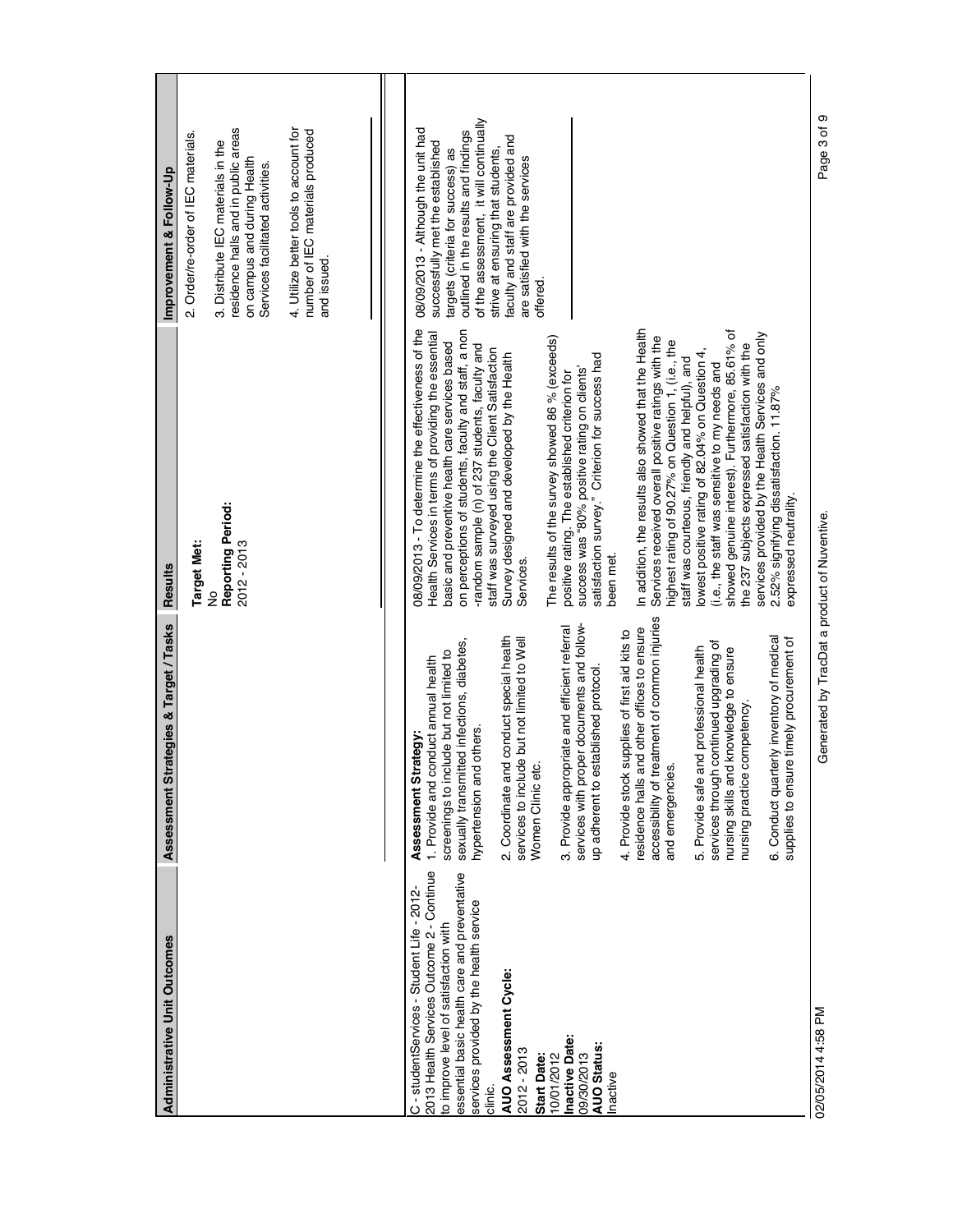| <b>Administrative Unit Outcomes</b>                                                                                                                                                                                                                                  | Assessment Strategies & Target / Tasks                                                                                                                                                                                                                                                                                                                                                                                                                                                                                                                                                                                                                                                                                                                        | <b>Results</b>                                                                                                                                                                                                                                                                                                                                                                                                                                                                                                                                                                                                                                                                                                                                                                                                                                                                                                           | Improvement & Follow-Up                                                                                                                                                                                                                                                                                                                                                                                                                                                                                                                                                                                                                                                                                                    |
|----------------------------------------------------------------------------------------------------------------------------------------------------------------------------------------------------------------------------------------------------------------------|---------------------------------------------------------------------------------------------------------------------------------------------------------------------------------------------------------------------------------------------------------------------------------------------------------------------------------------------------------------------------------------------------------------------------------------------------------------------------------------------------------------------------------------------------------------------------------------------------------------------------------------------------------------------------------------------------------------------------------------------------------------|--------------------------------------------------------------------------------------------------------------------------------------------------------------------------------------------------------------------------------------------------------------------------------------------------------------------------------------------------------------------------------------------------------------------------------------------------------------------------------------------------------------------------------------------------------------------------------------------------------------------------------------------------------------------------------------------------------------------------------------------------------------------------------------------------------------------------------------------------------------------------------------------------------------------------|----------------------------------------------------------------------------------------------------------------------------------------------------------------------------------------------------------------------------------------------------------------------------------------------------------------------------------------------------------------------------------------------------------------------------------------------------------------------------------------------------------------------------------------------------------------------------------------------------------------------------------------------------------------------------------------------------------------------------|
|                                                                                                                                                                                                                                                                      | rating on client's satisfaction<br>other supplies to replenish<br>Assessment Type:<br>depleted stock.<br>1.80% positive<br>medicines and<br>Target:<br>Survey<br>survey.                                                                                                                                                                                                                                                                                                                                                                                                                                                                                                                                                                                      | Additionally, tabulated frequency counts of visits<br>2012-13, showed that 97% of the visits received<br>criterion for success was "90% of visits received<br>the needed treatment/services. The established<br>the needed treatment/services". Therefore, this<br>(4, 353) to the Health Service clinic during SY<br>criterion of success had also been met.                                                                                                                                                                                                                                                                                                                                                                                                                                                                                                                                                            |                                                                                                                                                                                                                                                                                                                                                                                                                                                                                                                                                                                                                                                                                                                            |
|                                                                                                                                                                                                                                                                      | to the Health Service will<br>treatment<br>2.90% of visits<br>receive needed                                                                                                                                                                                                                                                                                                                                                                                                                                                                                                                                                                                                                                                                                  | Reporting Period:<br>2012 - 2013<br>Target Met:                                                                                                                                                                                                                                                                                                                                                                                                                                                                                                                                                                                                                                                                                                                                                                                                                                                                          |                                                                                                                                                                                                                                                                                                                                                                                                                                                                                                                                                                                                                                                                                                                            |
| playing basketball and basic knowledge in<br>2013 Sports and Recreation Outcome 1-<br>C - studentServices - Student Life - 2012<br>Students will demonstrate basic skills in<br>AUO Assessment Cycle:<br><b>AUO Status:</b><br>2012 - 2013<br>officiating.<br>Active | Conduct basic fundamental skills training in<br>At least 70% of the students participated in<br>basketball to twenty students on Tuesdays<br>of every week in the spring<br>Establish an individual performance rubric<br>for participants to document progress and<br>Conduct five referring, umpiring and table<br>Provide opportunities to all participants to<br>officiating clinics to twenty individuals in<br>competency and demonstrate the skills<br>access sports trainings or workshops<br>the fundamental skills training gained<br>learned in a real competition match.<br>Assessment Strategy:<br>available on campus.<br>Descriptive Statistics<br>Assessment Type:<br>and Thursdays<br>improvement.<br>semester.<br>summer.<br><b>Target:</b> | established criterion for success was "at least 70%<br>established criterion for success was "at least 70%<br>in the number of elite participants." Therefore, this<br>were given practical demonstrations and out of the<br>09/02/2013 - High performance skills training is an<br>elite skills training for competent athletes and as a<br>participants were motivated and build confident to<br>The students participated in the officiating clinics<br>Therefore, this criterion for success was not met.<br>level of competition organized by the State. The<br>students enrolled were competing in the higher<br>result of this training, only ten or 50% of the<br>twenty students enrolled, ten or 50% of the<br>assist in the officiating of the games. The<br>of the participants would build confident."<br>criterion for success was not met.<br>Reporting Period:<br>2012 - 2013<br><b>Target Met:</b><br>ş | improve the planning and modify the<br>Development Officers (ZDO) as they<br>4. Provide access and opportunities<br>goodwill and friendship games with<br>09/02/2013 - Based on the results,<br>the Sports and Recreation need to<br>implemented during the academic<br>trainings to improve on beginners<br>the local communities around the<br>2. Increase student teams in the<br>training programs to better cater<br>The<br>visit the FSM States to conduct<br>1. Increase on the number of<br>3. Modify the individual skills<br>both athletes and officials.<br>following are plans to be<br>for our students to Zone<br>State sport leagues and<br>year 2013-2014:<br>and elite skills.<br>tournaments.<br>island. |
| 02/05/2014 4:58 PM                                                                                                                                                                                                                                                   | Generated by TracDat a product of Nuventive.                                                                                                                                                                                                                                                                                                                                                                                                                                                                                                                                                                                                                                                                                                                  |                                                                                                                                                                                                                                                                                                                                                                                                                                                                                                                                                                                                                                                                                                                                                                                                                                                                                                                          | ၜ<br>Page 4 of                                                                                                                                                                                                                                                                                                                                                                                                                                                                                                                                                                                                                                                                                                             |

 $\overline{\phantom{a}}$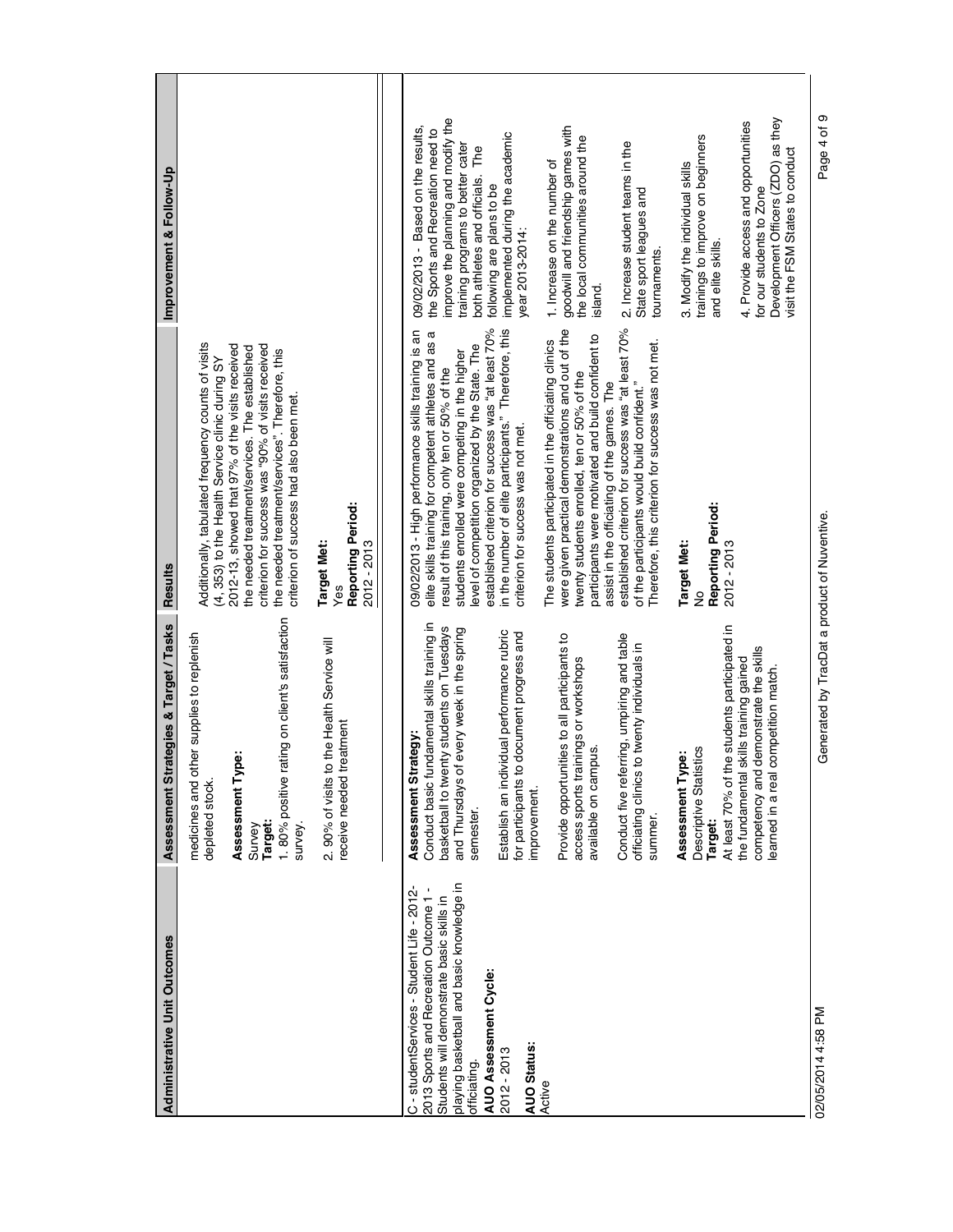| <b>Administrative Unit Outcomes</b>                                                                                                                                                                                                                                                                                                                                                   | trategies & Target / Tasks<br>Assessment St                                                                                                                                                                                                                                                                                                                                                                                                                                                                                                                                                                                                                                                                                                                                                                                                                                         | Results                                                                                                                                                                                                                                                                                                                                                                                                                                                                                                                                                                                                                                                                                                                                                                                                                                                                                                                                                                                                                                                                                                                                                                           | Improvement & Follow-Up                                                                                                                                                                                                                                                                                                                                                                                                                                                                                                                                                                                                                                                                                                                                                                                |
|---------------------------------------------------------------------------------------------------------------------------------------------------------------------------------------------------------------------------------------------------------------------------------------------------------------------------------------------------------------------------------------|-------------------------------------------------------------------------------------------------------------------------------------------------------------------------------------------------------------------------------------------------------------------------------------------------------------------------------------------------------------------------------------------------------------------------------------------------------------------------------------------------------------------------------------------------------------------------------------------------------------------------------------------------------------------------------------------------------------------------------------------------------------------------------------------------------------------------------------------------------------------------------------|-----------------------------------------------------------------------------------------------------------------------------------------------------------------------------------------------------------------------------------------------------------------------------------------------------------------------------------------------------------------------------------------------------------------------------------------------------------------------------------------------------------------------------------------------------------------------------------------------------------------------------------------------------------------------------------------------------------------------------------------------------------------------------------------------------------------------------------------------------------------------------------------------------------------------------------------------------------------------------------------------------------------------------------------------------------------------------------------------------------------------------------------------------------------------------------|--------------------------------------------------------------------------------------------------------------------------------------------------------------------------------------------------------------------------------------------------------------------------------------------------------------------------------------------------------------------------------------------------------------------------------------------------------------------------------------------------------------------------------------------------------------------------------------------------------------------------------------------------------------------------------------------------------------------------------------------------------------------------------------------------------|
|                                                                                                                                                                                                                                                                                                                                                                                       | assist the staff to officiate the<br>the participants build<br>confidence and<br>At least 70% of<br>games.                                                                                                                                                                                                                                                                                                                                                                                                                                                                                                                                                                                                                                                                                                                                                                          |                                                                                                                                                                                                                                                                                                                                                                                                                                                                                                                                                                                                                                                                                                                                                                                                                                                                                                                                                                                                                                                                                                                                                                                   | skills training, officiating clinics and<br>ensure consistency in both content<br>5. Design and develop modules for<br>and delivery of those workshops<br>all workshops and trainings to<br>coaching courses<br>and trainings.                                                                                                                                                                                                                                                                                                                                                                                                                                                                                                                                                                         |
| and the local community through sports and<br>C - studentServices - Student Life - 2012-<br>and satisfaction to the college community<br>Increase the level of awareness in sports<br>2013 Sports and Recreation Outcome 2<br>AUO Assessment Cycle:<br><b>Inactive Date:</b><br><b>AUO Status:</b><br>2012 - 2013<br>09/30/2013<br>10/01/2012<br>Start Date:<br>activities.<br>Active | Provide daily monitoring and mentoring to all<br>community to foster goodwill and friendship.<br>demonstrate unity and friendship on and off<br>satisfy our students, staff and faculties and<br>Provide custodial services daily to foster a<br>Modify the programs and activities to best<br>safe and healthy environment to all facility<br>At least 80% of the participants will satisfy<br>Increase sports and activities that involve<br>participating in our sports programs and<br>with the programs and services and will<br>Establish code of ethics for all students<br>the college community and the local<br>customers utilizing our facilities and<br>other patrons utilizing the facility.<br>grounds.<br>trategy:<br>activities to foster unity<br>Descriptive Statistics<br>Assessment Type:<br>Assessment St<br>the competition<br>services.<br>Target:<br>users. | An internal office review of the sports and activities<br>As a result 60% of our participants understand the<br>As a result, the off campus students responded to<br>the three satisfaction questions "OK" whereas the<br>residence hall students responded "only when the<br>An interview survey was conducted by the staff in<br>remaining 40% were new student enrollment and<br>importance of team work and demonstrate good<br>campus students that spend lots of time utilizing<br>modifications were done to cater all participants.<br>students from the residence halls and twelve off<br>sportsmanship on and off the play ground. The<br>programs was contacted by the office staff and<br>were new to our program rules and regulations<br>the services by doing recreational sports and<br>09/02/2013 - Daily monitoring and mentoring<br>the month of July 2013 to eight of the active<br>contributed to the satisfaction to all patrons<br>that pertains the code of ethics in sports.<br>facility users improved the services and<br>gym is not available for their use due to<br>utilizing the facility and services.<br>activities at the gym.<br>conferences". | competitions and beyond throughout<br>5. Establish entertainment options to<br>students and that they demonstrate<br>facilities by turning the practice hall<br>implementations to best satisfy the<br>and outreach activities that involve<br>the Sports and Recreation need to<br>09/02/2013 - Based on the results,<br>the academic year 2013 and 2014<br>students participation in the sports<br>2. Improve on the existing outdoor<br>3. Organize more goodwill games<br>good sportsmanship in the sports<br>4. Maximize the use of the sports<br>the inactive students to increase<br>1. Implement additional outdoor<br>both the students and the local<br>do the following plans and<br>into a students center.<br>recreational sports.<br>playing grounds.<br>and activities.<br>communities. |
| 02/05/2014 4:58 PM                                                                                                                                                                                                                                                                                                                                                                    | Generated by TracDat a product of Nuventive.                                                                                                                                                                                                                                                                                                                                                                                                                                                                                                                                                                                                                                                                                                                                                                                                                                        |                                                                                                                                                                                                                                                                                                                                                                                                                                                                                                                                                                                                                                                                                                                                                                                                                                                                                                                                                                                                                                                                                                                                                                                   | Page 5 of 9                                                                                                                                                                                                                                                                                                                                                                                                                                                                                                                                                                                                                                                                                                                                                                                            |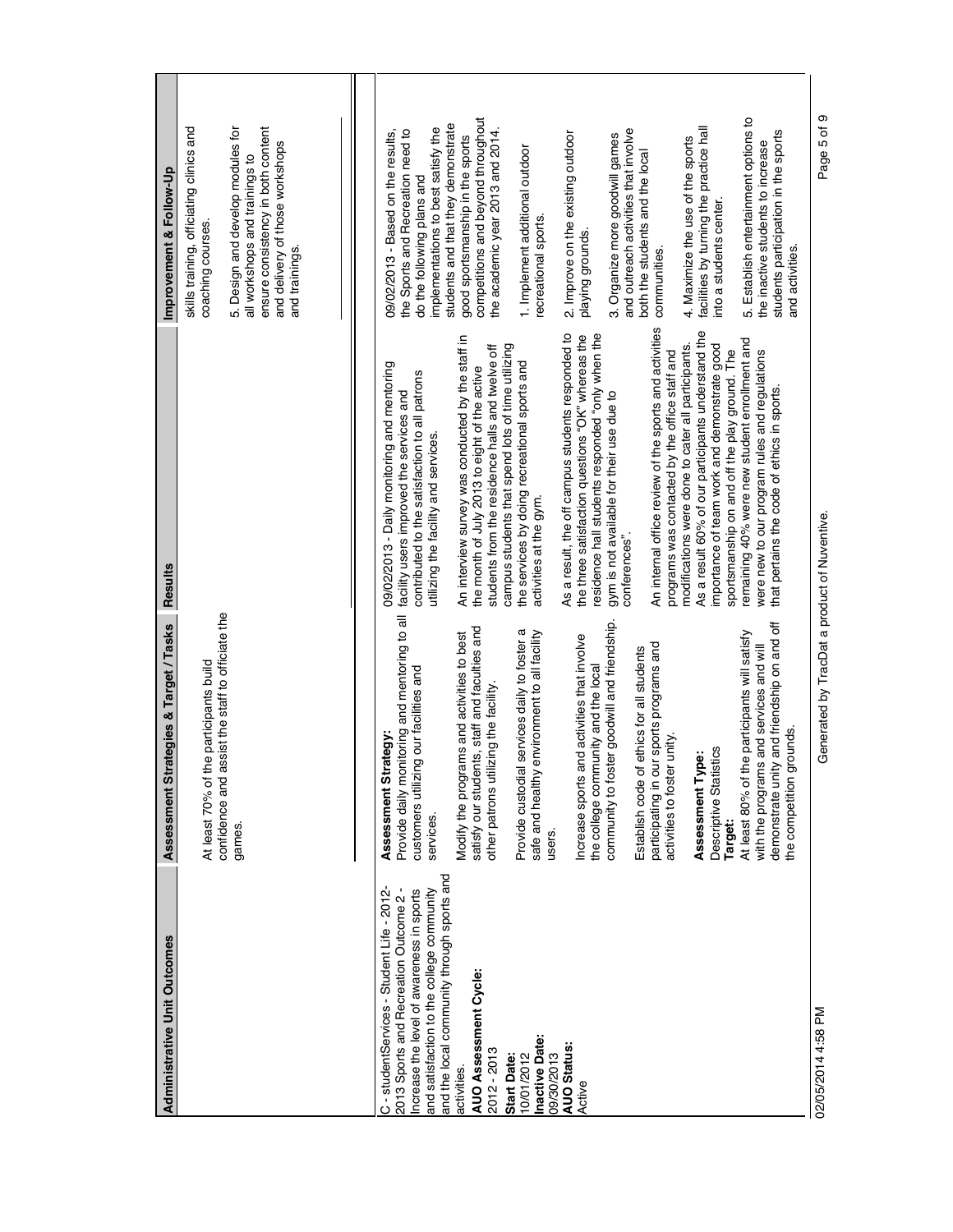| <b>Administrative Unit Outcomes</b>                                                                                                        | ategies & Target / Tasks<br>Assessment Str                                                                                                                                                             | <b>Results</b>                                                                                              | Improvement & Follow-Up                                                                                                                                                |
|--------------------------------------------------------------------------------------------------------------------------------------------|--------------------------------------------------------------------------------------------------------------------------------------------------------------------------------------------------------|-------------------------------------------------------------------------------------------------------------|------------------------------------------------------------------------------------------------------------------------------------------------------------------------|
|                                                                                                                                            |                                                                                                                                                                                                        | Reporting Period:<br>2012 - 2013<br><b>Target Met:</b><br>$\frac{1}{2}$                                     | 09/02/2013 - Big screen movies<br>will be available by October of<br>Follow-Up<br>2013.                                                                                |
| C - studentServices - Student Life - 2012-<br>2013 Residence Hall Outcome 2                                                                | rategy:<br>Assessment Str.                                                                                                                                                                             | 09/08/2013 - There was no assessment made to<br>measure the level of knowledge about rules and              | 09/22/2013 - There was no                                                                                                                                              |
| Residents will demonstrate knowledge<br>about the rules and regulations of the<br>AUO Assessment Cycle:<br>Residence Halls.<br>2012 - 2013 | procedures for the new incoming residents<br>sessions on rules and regulations/policy<br>1. Provide orientation and awareness                                                                          | policies of the residence halls.<br>Reporting Period:<br><b>Target Met:</b><br>2012 - 2013<br>$\frac{9}{2}$ | plans in the academic year 2013-<br>Residence Hall staff will develop<br>and implement the improvement<br>assessment made during this<br>reporting cycle, as such, the |
| 10/01/2012<br>Start Date:                                                                                                                  | rules and regulations in the residence halls.<br>2. Continuous monitoring and enforcing of                                                                                                             |                                                                                                             | 1. Develop and implement an<br>2014.                                                                                                                                   |
| Inactive Date:<br><b>AUO Status:</b><br>09/30/2013<br>Inactive                                                                             | 3. Facilitate at least two review sessions on<br>Residence Hall's rules and regulations<br>year 2012-2013.<br>during the school                                                                        |                                                                                                             | compliance of rules and policies of<br>assessment tool to assess<br>residents' knowledge and<br>Residence Hall.                                                        |
|                                                                                                                                            | at least twice a semester<br>4. Coordinate with Security and Safety to<br>to ensure that residents are proficient in<br>adhering to fire and safety rules and<br>facilitate fire drills<br>procedures. |                                                                                                             | 2. Residence Hall staff need to take<br>ensure that residents' have a better<br>thoroughly the rules and policies to<br>time to explain clearly and<br>understanding.  |
|                                                                                                                                            | 5. Develop and implement assessment tools<br>compliance of rules regulations and policies.<br>to assess the residents' knowledge and                                                                   |                                                                                                             | 3. Residence Hall staff will facilitate<br>rules and policies with a "pre-and<br>at least two review sessions on                                                       |
|                                                                                                                                            | Descriptive Statistics<br>Assessment Type:<br>Target:                                                                                                                                                  |                                                                                                             | postests" during Fall semester 2013<br>4. The Residence Hall will review<br>and Spring 2014.                                                                           |
|                                                                                                                                            | the rules and policies of the Residence Halls.<br>At least 90% increase in knowledge about                                                                                                             |                                                                                                             | and evaluate how effective the rules<br>and policies are being implemented.                                                                                            |
|                                                                                                                                            |                                                                                                                                                                                                        |                                                                                                             |                                                                                                                                                                        |
| 02/05/2014 4:58 PM                                                                                                                         | Generated by TracDat a product of Nuventive.                                                                                                                                                           |                                                                                                             | თ<br>Page 6 of                                                                                                                                                         |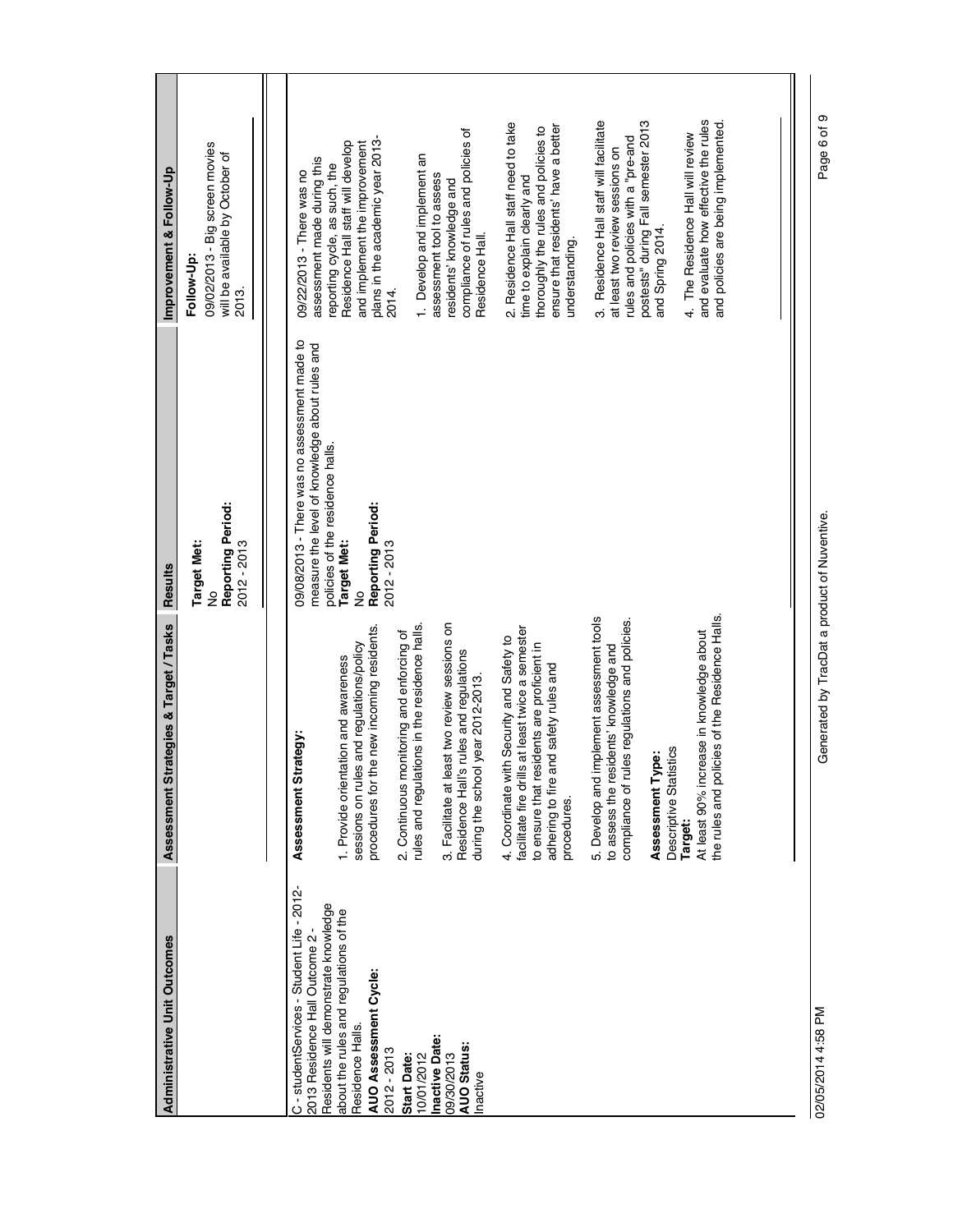| <b>Administrative Unit Outcomes</b>                                                                                                                                                                                                                                                   | Assessment Strategies & Target / Tasks                                                                                                                                                                                                                                                                                                                                                                                                                                                                                                                                                                                                                                                                                                                                                        | <b>Results</b>                                                                                                                                                                                                                                                                                                                                                                                                                                                                                                                                                                                                                                                                                                                                                                                                                                                                                                                                                                                                                                                                                                                                                                                                                                                                                                                                                                                                                                     | Improvement & Follow-Up                                                                                                                                                                                                                                                                                                                                                                                                                                                                                                                                                                                                                                                                                                                                                                                                                                                                                                                                                                                                                                                                                                                                                                                                                                           |
|---------------------------------------------------------------------------------------------------------------------------------------------------------------------------------------------------------------------------------------------------------------------------------------|-----------------------------------------------------------------------------------------------------------------------------------------------------------------------------------------------------------------------------------------------------------------------------------------------------------------------------------------------------------------------------------------------------------------------------------------------------------------------------------------------------------------------------------------------------------------------------------------------------------------------------------------------------------------------------------------------------------------------------------------------------------------------------------------------|----------------------------------------------------------------------------------------------------------------------------------------------------------------------------------------------------------------------------------------------------------------------------------------------------------------------------------------------------------------------------------------------------------------------------------------------------------------------------------------------------------------------------------------------------------------------------------------------------------------------------------------------------------------------------------------------------------------------------------------------------------------------------------------------------------------------------------------------------------------------------------------------------------------------------------------------------------------------------------------------------------------------------------------------------------------------------------------------------------------------------------------------------------------------------------------------------------------------------------------------------------------------------------------------------------------------------------------------------------------------------------------------------------------------------------------------------|-------------------------------------------------------------------------------------------------------------------------------------------------------------------------------------------------------------------------------------------------------------------------------------------------------------------------------------------------------------------------------------------------------------------------------------------------------------------------------------------------------------------------------------------------------------------------------------------------------------------------------------------------------------------------------------------------------------------------------------------------------------------------------------------------------------------------------------------------------------------------------------------------------------------------------------------------------------------------------------------------------------------------------------------------------------------------------------------------------------------------------------------------------------------------------------------------------------------------------------------------------------------|
|                                                                                                                                                                                                                                                                                       |                                                                                                                                                                                                                                                                                                                                                                                                                                                                                                                                                                                                                                                                                                                                                                                               |                                                                                                                                                                                                                                                                                                                                                                                                                                                                                                                                                                                                                                                                                                                                                                                                                                                                                                                                                                                                                                                                                                                                                                                                                                                                                                                                                                                                                                                    |                                                                                                                                                                                                                                                                                                                                                                                                                                                                                                                                                                                                                                                                                                                                                                                                                                                                                                                                                                                                                                                                                                                                                                                                                                                                   |
| Residents will be satisfied with the services<br>C - studentServices - Student Life - 2012-<br>2013 Residence Hall Ouctome 1-<br>provided at the Residence Halls.<br><b>AUO Assessment Cycle</b><br><b>AUO Status:</b><br>2012 - 2013<br>09/04/2013<br><b>Start Date:</b><br>Inactive | academic<br>custodial services, monthly<br>1. Provide and organize at least two annual<br>activities; residents' retreat in May and Fall<br>4. Provide supplementary educational and<br>inspections to ensure safety and sanitary<br>2. Coordinate with Counseling office to<br>kick-off in September for all residents.<br>positive rating on the<br>services to residents.<br>general cleanup and biweekly room<br>condition of the residence halls are<br>foster residents'<br>Copy of RH Satisfaction Survey<br>Assessment Strategy:<br><b>Related Documents:</b><br>access and success.<br>ype:<br>vey.<br>3. Provide daily<br>learning tools to<br>satisfaction sury<br>1. At least 80%<br>provide tutorial<br>Assessment T<br>maintained.<br>$2013 - 1 \times 15$<br>Target:<br>Survey | (3) Q17 (Pest control), received 79% positive rating<br>(4) Q19 (Promptness of responses to maintenance<br>(2) Q7 (Environment conducive to academic work),<br>satisfaction of resident students about the facilities<br>Specifically, the tabulated responses of the survey<br>as against 17% signifying dissatisfaction, and 4%,<br>requests), received 61% positive rating as against<br>(1) Q6 (Adherence to the rules and policies), 86%<br>during Summer 2013 session. Of the 72 residents<br>(2) Q13 (Student activities in the residence halls),<br>09/04/2013 - To determine the level of perceived<br>received 71% positive rating as against 28% and<br>residents of the men and women residence halls<br>surveyed: (a) 18 (or25%) are from Chuuk, (b) 21<br>and services provided by the Residence Halls, a<br>1% of the 72 subjects expressing dissatisfaction<br>(or 29 %) are from Kosrae, (c) 32 (or 44%) are<br>(1) Q9 (On RH visitation policy), received 76%<br>positive rating with 18% and 6% negative and<br>Tabulated responses to questions with <80%<br>Tabulated responses to questions with >80%<br>satisfaction survey was administered to 72<br>38% and 1% negative and neutral ratings,<br>from Yap, and (d) 1 (or 1%) from Japan.<br>neutral ratings, respectively.<br>are summarized, as follows:<br>and neutrality, respectively.<br>positive ratings:<br>positive rating<br>respectively.<br>neutrality.<br>89%. | specifically address the weaknesses<br>explain clearly the rules and policies<br>assessment tools for the purpose of<br>can improve services in an effective<br>assessing and improving the quality<br>4. Collaborate and coordinate with<br>as identified in Q9, Q13, Q17, and:<br>3. Develop a calendar of activities<br>09/24/2013 - Based on the results,<br>the Residence Hall will continually<br>control). Also, Residence Hall will<br>academic and social growth while<br>and procedures as such that staff<br>of services provided to residents.<br>2. Provide trainings to staff on<br>Residence Hall's related policies<br>to residents, as well as how staff<br>standard operating procedures<br>strive at improving its services<br>will be able to understand and<br>specifically address Q13 (pest<br>geared toward areas such as,<br>develop in-house routine and<br>maintenance and facilities to<br>residing in the residence hall<br>eporting protocol, reporting<br>offered to residents and will<br>cleanliness and orderliness,<br>recreational) to engage the<br>1. Develop and implement<br>outcomes will support their<br>residents; as such that the<br>(educational, social and<br>the college's division of<br>and efficient manner. |
| 02/05/2014 4:58 PM                                                                                                                                                                                                                                                                    | Generated by TracDat a product of Nuventive.                                                                                                                                                                                                                                                                                                                                                                                                                                                                                                                                                                                                                                                                                                                                                  |                                                                                                                                                                                                                                                                                                                                                                                                                                                                                                                                                                                                                                                                                                                                                                                                                                                                                                                                                                                                                                                                                                                                                                                                                                                                                                                                                                                                                                                    | თ<br>Page 7 of                                                                                                                                                                                                                                                                                                                                                                                                                                                                                                                                                                                                                                                                                                                                                                                                                                                                                                                                                                                                                                                                                                                                                                                                                                                    |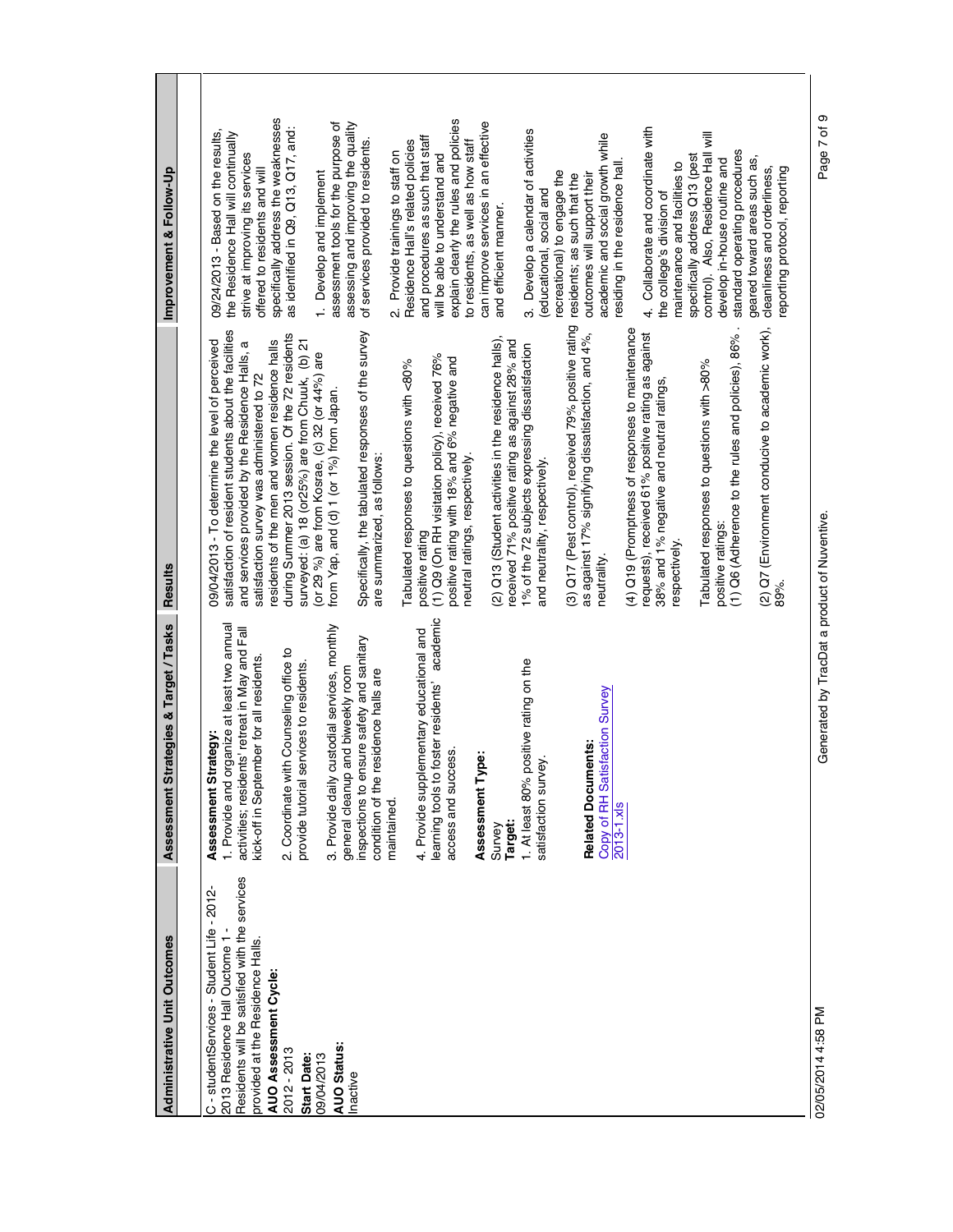| <b>Administrative Unit Outcomes</b> | ategies & Target / Tasks<br>Assessment Str   | <b>Results</b>                                                                                                       | Improvement & Follow-Up                                                                                           |
|-------------------------------------|----------------------------------------------|----------------------------------------------------------------------------------------------------------------------|-------------------------------------------------------------------------------------------------------------------|
|                                     |                                              | (3) Q8 (The level of noise), 82%.                                                                                    | protocol, and others.                                                                                             |
|                                     |                                              | (4) Q10 (Relationship with my roommate), 94%.                                                                        | Furthermore, the Residence Hall will                                                                              |
|                                     |                                              | (5) Q11 (The cost), 86%.                                                                                             | respective divisions to especially<br>work in collaboration with other                                            |
|                                     |                                              | (6) Q12 (Quality of my social life in my residence<br>hall), 94%.                                                    | address issues and/or activities that<br>residence hall in particular, or the<br>can't be solely addressed by the |
|                                     |                                              | (7) Q14 (Overall experience residing in my current<br>residence hall), 90%.                                          | department, in general.                                                                                           |
|                                     |                                              | (8) Q15 (Satisfaction with the facilities; the physical<br>condition of the building currently residing in),<br>83%. |                                                                                                                   |
|                                     |                                              | (9) Q16 (the physical condition of my room), 86%.                                                                    |                                                                                                                   |
|                                     |                                              | (10) Q18 (The lighting in my room), 93%. (                                                                           |                                                                                                                   |
|                                     |                                              | issues on campus and in the residence hall), 86%.<br>(11) Q20 (Satisfaction with safety and security                 |                                                                                                                   |
|                                     |                                              | (12) Q21 (The degree which I feel safe in my<br>residence hall), 97%.                                                |                                                                                                                   |
|                                     |                                              | (13) Q22 (The degree which I feel secure to keep<br>my belongings in my residence hall), 81%.                        |                                                                                                                   |
|                                     |                                              | (14) Q23 (The current safety and security policy in<br>my residence hall), 86%.                                      |                                                                                                                   |
|                                     |                                              | (15) Q24 (The performance of the campus security,<br>90%).                                                           |                                                                                                                   |
|                                     |                                              | (16) Q25 (The promptness of response by campus<br>security staff), 88%.                                              |                                                                                                                   |
|                                     |                                              | Reporting Period:<br><b>Target Met:</b><br>ž                                                                         |                                                                                                                   |
| 02/05/2014 4:58 PM                  | Generated by TracDat a product of Nuventive. |                                                                                                                      | თ<br>Page 8 of                                                                                                    |
|                                     |                                              |                                                                                                                      |                                                                                                                   |